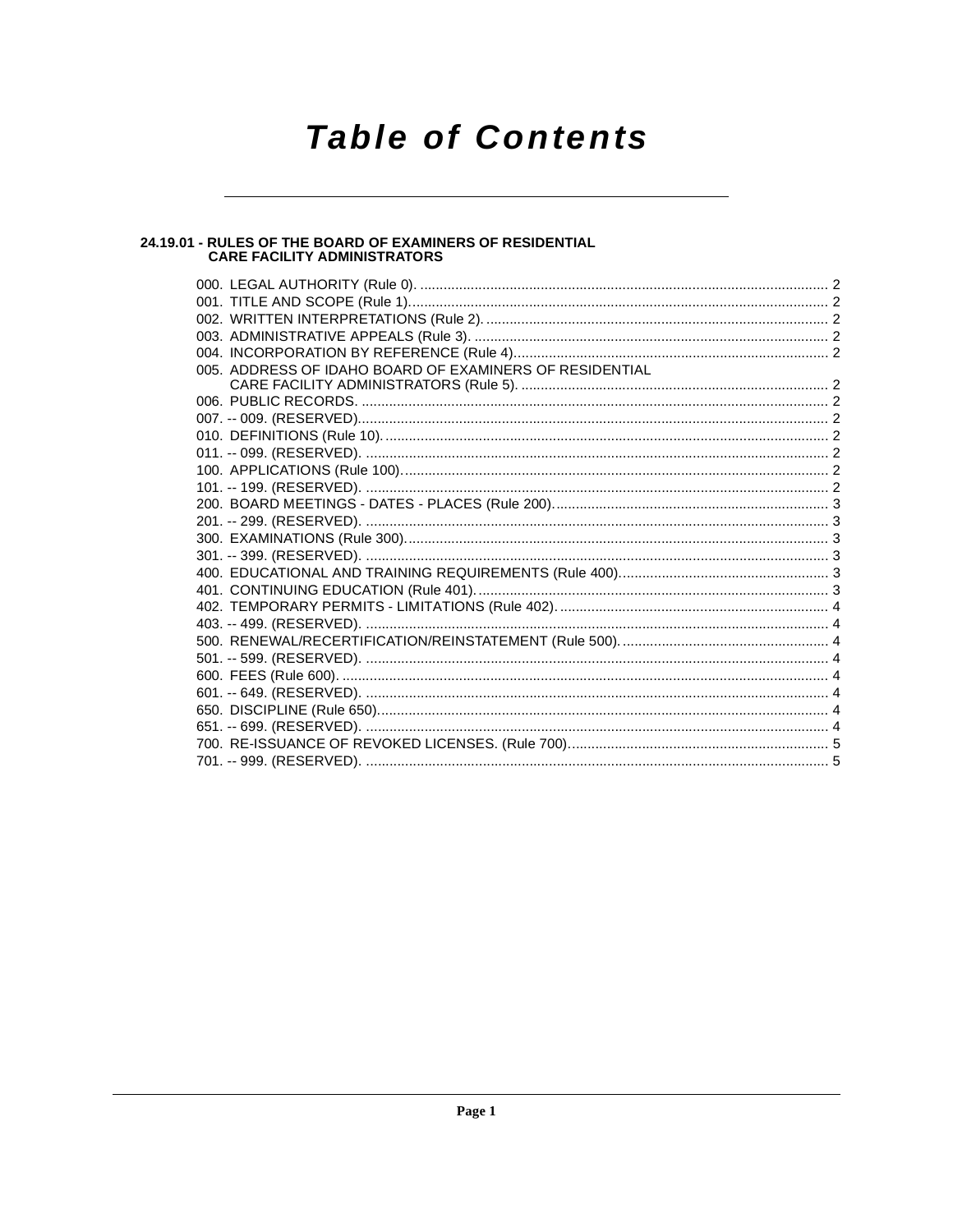#### **IDAPA 24 TITLE 19 CHAPTER 01**

# **24.19.01 - RULES OF THE BOARD OF EXAMINERS OF RESIDENTIAL CARE FACILITY ADMINISTRATORS**

### <span id="page-1-1"></span><span id="page-1-0"></span>**000. LEGAL AUTHORITY (Rule 0).**

These rules are hereby prescribed and established pursuant to the authority vested in the Board of Examiners of Residential Care Facility Administrators by the provisions of Section 54-4205. Idaho Code. (7-1-93) Residential Care Facility Administrators by the provisions of Section 54-4205, Idaho Code.

#### <span id="page-1-2"></span>**001. TITLE AND SCOPE (Rule 1).**

These rules shall be cited as IDAPA 24.19.01, "Rules of the Board of Examiners of Residential Care Facility Administrators". (7-1-93) Administrators".

#### <span id="page-1-15"></span><span id="page-1-3"></span>**002. WRITTEN INTERPRETATIONS (Rule 2).**

The board may have written statements that pertain to the interpretation of the rules of this chapter. Such interpretations, if any, are available for public inspection and copying at cost in the main office of the Bureau of Occupational Licenses. (3-15-02) Occupational Licenses.

#### <span id="page-1-4"></span>**003. ADMINISTRATIVE APPEALS (Rule 3).**

Administrative appeals shall be governed by the Administrative Procedure Act, Title 67, Chapter 52, Idaho Code.

(3-15-02)

#### <span id="page-1-5"></span>**004. INCORPORATION BY REFERENCE (Rule 4).**

These rules do not incorporate by reference any document other than those sections of Idaho Code so referenced.

(3-15-02)

#### <span id="page-1-6"></span>**005. ADDRESS OF IDAHO BOARD OF EXAMINERS OF RESIDENTIAL CARE FACILITY ADMINISTRATORS (Rule 5).**

[The office of the Board of Examiners of Residential Care Facility Administrators is located within the Bureau of](http://www2.state.id.us/ibol/rca) Occupational Licenses, Owyhee Plaza, 1109 Main Street, Suite 220, Boise, Idaho 83702-5642. The phone number of the Board is (208) 334-3233. The Board's FAX number is (208) 334-3945. The Board's e-mail address is ibol@ibol.state.id.us. The Board's official web site is at www.2.state.id.us/ibol/rca. (3-15-02)  $\text{ibol@ibol.}$ state.id.us. The Board's official web site is at www2.state.id.us/ibol/rca.

### <span id="page-1-7"></span>**006. PUBLIC RECORDS.**

The records associated with the Board of Examiners of Residential Care Facility Administrators are subject to the provisions of the Idaho Public Records Act, Title 9, Chapter 3, Idaho Code. (3-15-02) provisions of the Idaho Public Records Act, Title 9, Chapter 3, Idaho Code.

### <span id="page-1-8"></span>**007. -- 009. (RESERVED).**

#### <span id="page-1-14"></span><span id="page-1-9"></span>**010. DEFINITIONS (Rule 10).**

**01. Board**. The Board of Examiners of Residential Care Facility Administrators as prescribed in  $(7-1-93)$ Section 54-4202, Idaho Code.

**02.** Bureau. The Bureau of Occupational Licenses as prescribed in Sections 54-4204 and 67-2602, Idaho Code. (3-15-02) Idaho Code. (3-15-02)

#### <span id="page-1-10"></span>**011. -- 099. (RESERVED).**

#### <span id="page-1-13"></span><span id="page-1-11"></span>**100. APPLICATIONS (Rule 100).**

Applications will be on forms approved by the Board. No application will be considered for any action unless accompanied by the appropriate fees and until the required supporting documentation is received by the Bureau.

(3-15-02)

<span id="page-1-12"></span>**101. -- 199. (RESERVED).**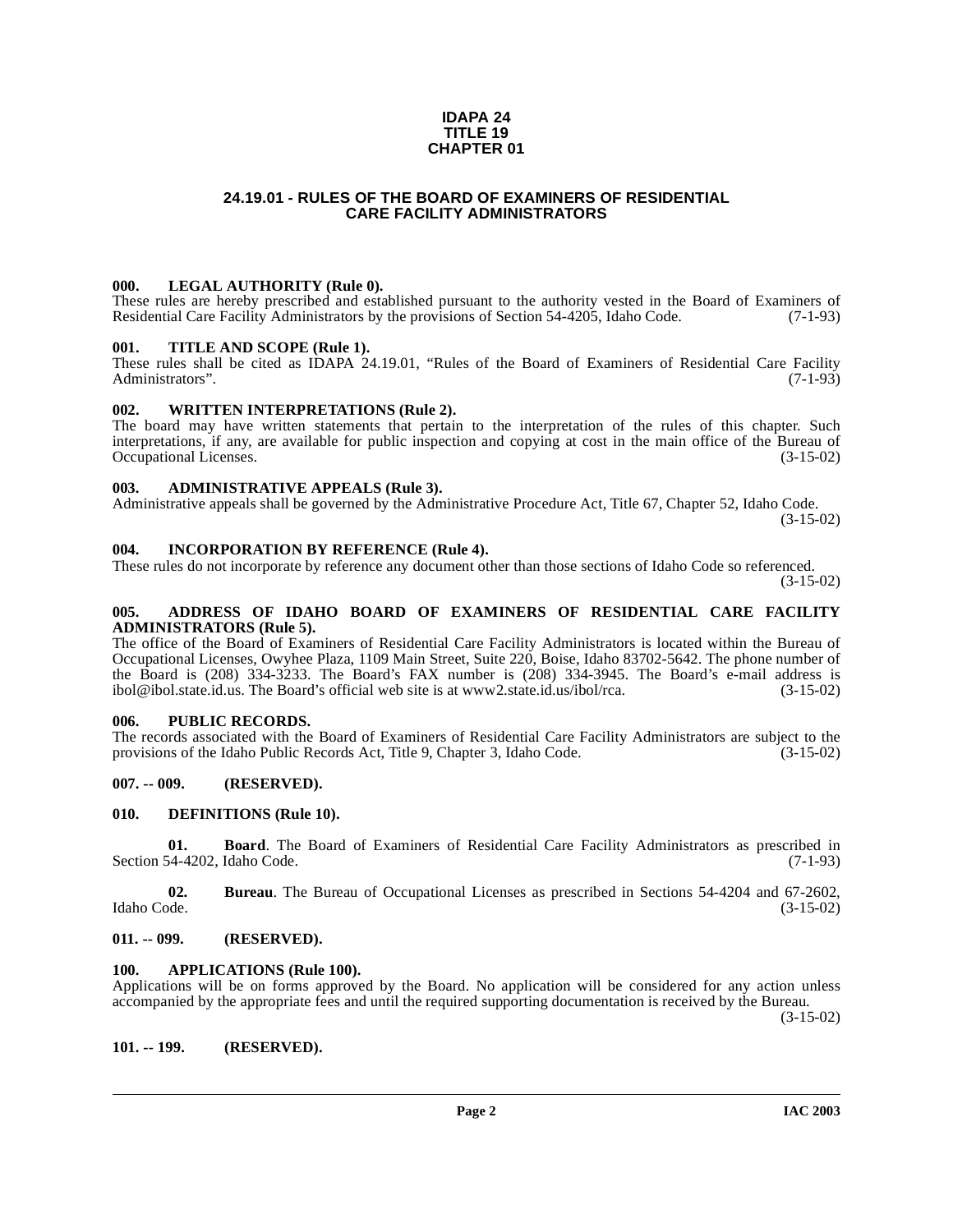## <span id="page-2-10"></span><span id="page-2-0"></span>**200. BOARD MEETINGS - DATES - PLACES (Rule 200).**

<span id="page-2-9"></span>**01. Board Meeting Dates**. The board shall meet at least semi-annually at such time and place as shall be determined by the Board. (3-15-02)

<span id="page-2-13"></span>**02. Dates And Places May Be Changed**. Dates and places of board meetings may be changed by the interval in the majority of the board and advance public notice given. action of the majority of the board and advance public notice given.

## <span id="page-2-1"></span>**201. -- 299. (RESERVED).**

### <span id="page-2-15"></span><span id="page-2-2"></span>**300. EXAMINATIONS (Rule 300).**

**01. Examination**. The examination shall be the Residential Care Facility Administrators examination developed and administered by the National Association of Boards of Examiners of Long Term Care Administrators (NAB). Examination shall be administered at least semi-annualy at such times and places as determined by NAB.

(3-15-02)

<span id="page-2-6"></span>**02. Application And Deadline Date For Filing**. An applicant for examination shall be required to register with NAB and pay any required examination fees directly to NAB. (5-3-03)

<span id="page-2-16"></span>**03. Individuals Who Have Special Needs**. Individuals who have special needs as defined by the American Disabilities Act must specify those needs or required services directly to NAB to receive consideration for reasonable accomodation. (5-3-03) reasonable accomodation.

<span id="page-2-17"></span>**04.** Passing Score On Exam. An examination is passed by obtaining a passing score as determined by NAB. The application file of applicants who fail to pass the examination within two (2) years from the date of the first examination will be terminated and the applicant will be required to begin the process as a new applicant except that no further temporary permits will be granted. (5-3-03) that no further temporary permits will be granted.

### <span id="page-2-3"></span>**301. -- 399. (RESERVED).**

### <span id="page-2-4"></span>**400. EDUCATIONAL AND TRAINING REQUIREMENTS (Rule 400).**

### <span id="page-2-14"></span><span id="page-2-8"></span>**01. Approved Course**.

**a.** The Certification Program for Residential Care Facility Administrators course, administered by the Idaho Assisted Living Association (IDALA) or the Assisted Living Federation of America (ALFA), is the approved course of study to qualify for licensure. (5-3-03) course of study to qualify for licensure.

**b.** Any Certification Program for Residential Care Facility Administrators provided by a state or national Residential Care Facility Administrator organization or a nationally or regionally accredited college or<br>university shall be an approved course of study to qualify for licensure. (5-3-03) university shall be an approved course of study to qualify for licensure.

<span id="page-2-7"></span>**02. Approval Of Other Courses**. Applicants may, in lieu of completion of the Certification Program for Residential Care Facility Administrators, submit documentation of other course content and/or college transcripts, Vo-ed transcripts etc., supporting successful completion of courses substantially meeting course content requirements listed in Subsection 300.04.a. These courses must be approved by the Board before equivalency will be given.

 $(7-1-93)$ 

### <span id="page-2-11"></span><span id="page-2-5"></span>**401. CONTINUING EDUCATION (Rule 401).**

**01. Courses Approved**. Courses of study in health and residential care administration sponsored or provided by accredited universities or colleges; and health or residential care seminars relevant to residential care administration sponsored or approved by national, state agencies, or associations will be acceptable to meet the continuing education requirement. Other courses of study or seminars may be approved by the Board. (4-2-03)

<span id="page-2-12"></span>**02. Minimum Hours Required**. Applicants for annual recertification/renewal shall be required to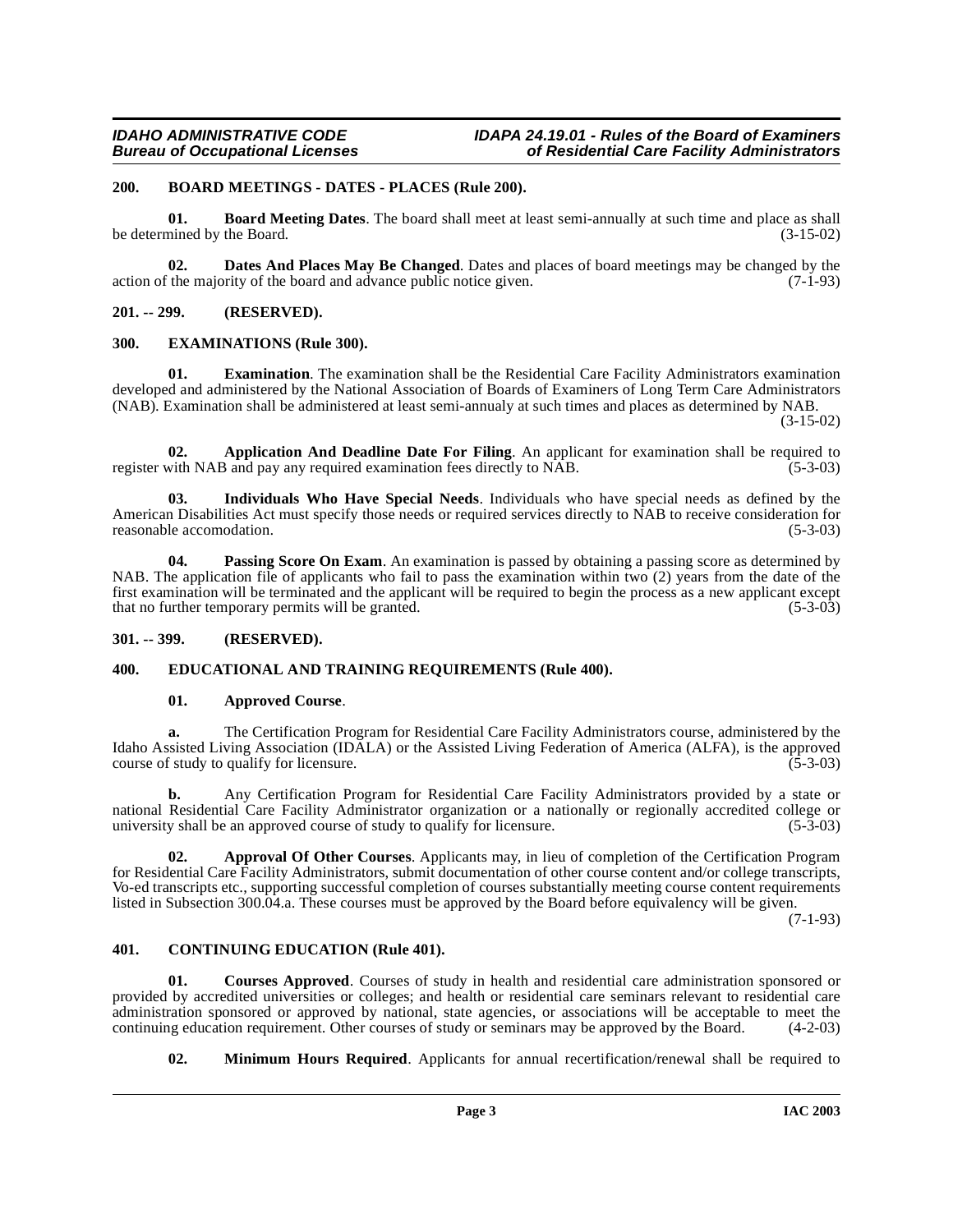have a minimum of twelve (12) hours of continuing education courses within the preceding twelve (12) month period. First Aid and/or Cardio-Pulmonary Resuscitation courses shall not be considered for continuing education  $\text{credit.}$  (7-1-93)

<span id="page-3-23"></span><span id="page-3-21"></span><span id="page-3-13"></span>**03. Educational Hour - Defined**. An hour of education will mean sixty (60) minutes. (7-1-93)

# <span id="page-3-0"></span>**402. TEMPORARY PERMITS - LIMITATIONS (Rule 402).**

**01. Requirements For Issuance**. A temporary permit may be issued for six (6) months upon application and payment of fees. Temporary permits may be renewed one (1) time without further qualification. A second renewal will be issued, only where an applicant has taken and passed one (1) part of the two part examination.<br>No more than two (2) renewals will be issued for any reason.  $(7-1-96)$ No more than two  $(2)$  renewals will be issued for any reason.

<span id="page-3-14"></span>**02.** Emergency Permit. An emergency permit will be issued only in the event that the facility experiences an unexpected vacancy. (7-1-98)

# <span id="page-3-1"></span>**403. -- 499. (RESERVED).**

### <span id="page-3-20"></span><span id="page-3-2"></span>**500. RENEWAL/RECERTIFICATION/REINSTATEMENT (Rule 500).**

Licenses shall expire and be renewed annually in accordance with Section 67-2614, Idaho Code. The Board shall refuse to renew a residential care administrators license unless the required fee is accompanied by an affidavit signed<br>by the applicant setting forth the applicant's completion of continuing education requirements. (4-2-0 by the applicant setting forth the applicant's completion of continuing education requirements.

<span id="page-3-22"></span>**01. Requirements For Reinstatement**. Applicants seeking reinstatement of a license canceled for failure to renew within five (5) years of the cancellation period, must pay a twenty-five dollar (\$25) reinstatement fee plus the back year or years fees and shall provide verification of twelve (12) hours of continuing education. (7-1-98)

<span id="page-3-9"></span>**02. Beyond A Five Year Lapse**. Beyond a five (5) year lapse, the applicant will be treated as a new t and application shall be made on the same forms as an application for an original license. (7-1-93) applicant and application shall be made on the same forms as an application for an original license.

# <span id="page-3-3"></span>**501. -- 599. (RESERVED).**

### <span id="page-3-4"></span>**600. FEES (Rule 600).**

<span id="page-3-16"></span><span id="page-3-15"></span>

| 01. | <b>License Application Fee.</b> License Application - fifty dollars (\$50). | $(4-2-03)$ |
|-----|-----------------------------------------------------------------------------|------------|
|-----|-----------------------------------------------------------------------------|------------|

- <span id="page-3-8"></span>**02.** Annual Renewal Fee. Annual Renewal Fee - seventy-five dollars (\$75). (4-2-03)
- <span id="page-3-17"></span>**03. Provisional/Temporary**. Provisional/Temporary - forty dollars (\$40). (7-1-93)
- <span id="page-3-19"></span>**04.** Reinstatement Fee. Reinstatement - twenty-five dollars (\$25). (7-1-93)
- <span id="page-3-18"></span><span id="page-3-12"></span><span id="page-3-10"></span>**05. Reissuance Of Lost License Fee**. Reissuance of lost license - ten dollars (\$10). (7-1-93)

# <span id="page-3-5"></span>**601. -- 649. (RESERVED).**

### <span id="page-3-6"></span>**650. DISCIPLINE (Rule 650).**

**01.** Civil Fine. The Board may impose a civil fine not to exceed one thousand dollars (\$1,000) upon a residential care facility administrator for each violation of Section 54-4213(1), Idaho Code. (3-18-99) licensed residential care facility administrator for each violation of Section 54-4213(1), Idaho Code.

<span id="page-3-11"></span>**02. Costs And Fees**. The Board may order a licensed residential care facility administrator to pay the costs and fees incurred by the Board in the investigation or prosecution of the licensee for violation of Section 54- 4213(1), Idaho Code.

# <span id="page-3-7"></span>**651. -- 699. (RESERVED).**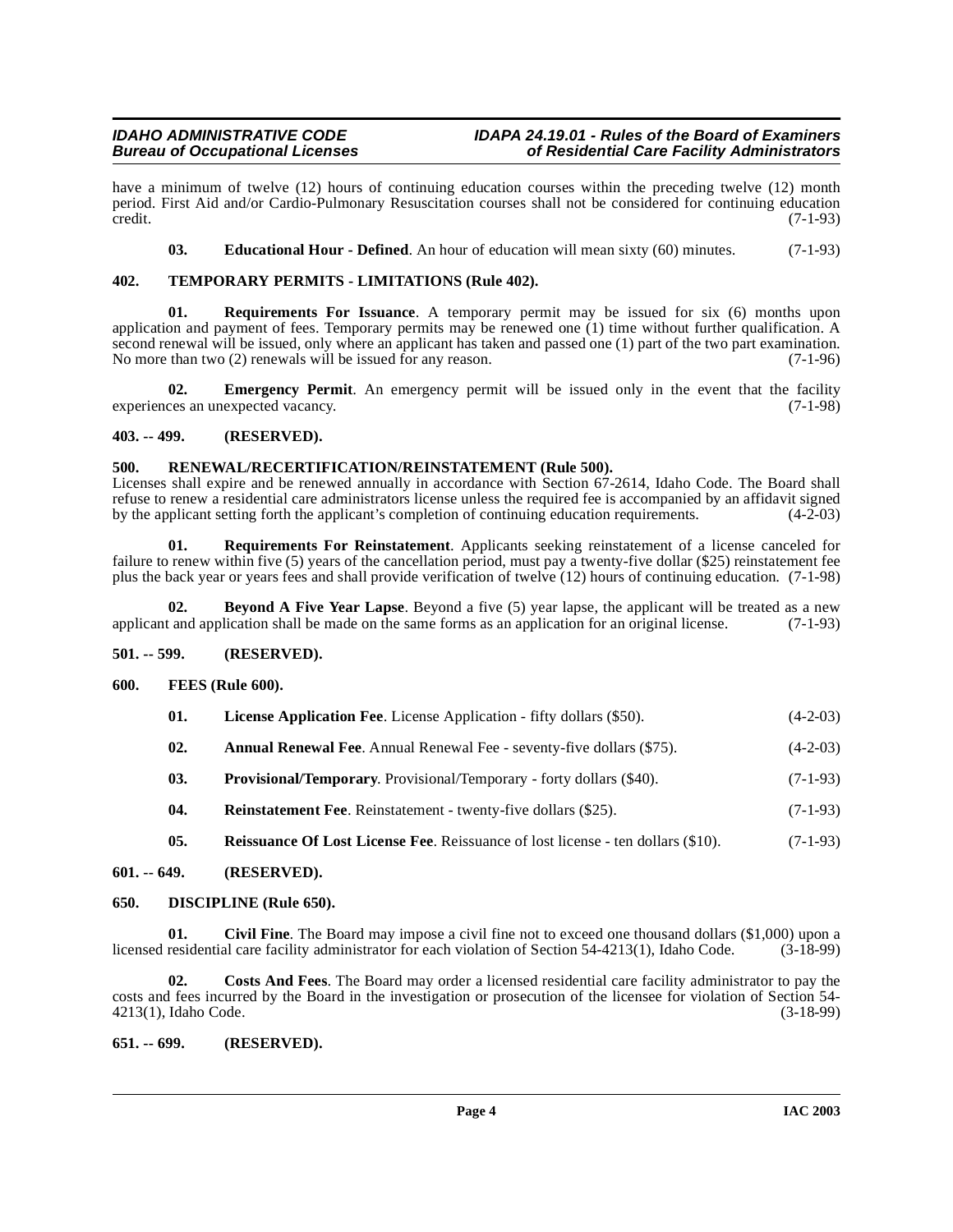## **IDAHO ADMINISTRATIVE CODE IDAPA 24.19.01 - Rules of the Board of Examiners Bureau of Occupational Licenses of Residential Care Facility Administrators**

# <span id="page-4-2"></span><span id="page-4-0"></span>**700. RE-ISSUANCE OF REVOKED LICENSES. (Rule 700).**

The Board may in its discretion entertain the re-issuance of a license to any person whose license has been revoked. Application for the re-issuance of a license or registration that has been revoked shall be made on the same form as an application for an original license. Any such applicant will be required to submit to a review by the Board and may be required to sit for a special examination at the Board's discretion. (7-1-93) required to sit for a special examination at the Board's discretion.

# <span id="page-4-1"></span>**701. -- 999. (RESERVED).**